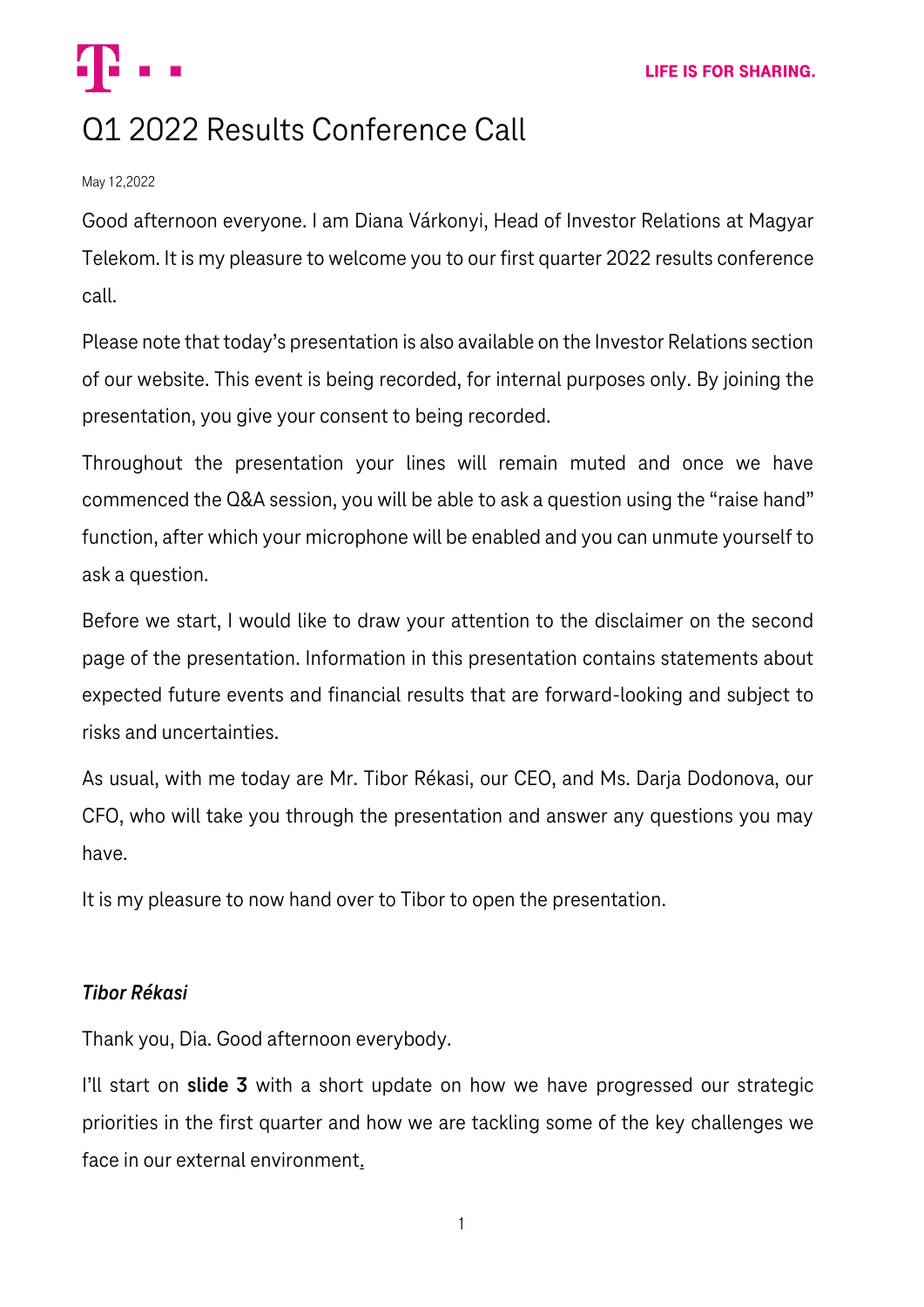#### **LIFE IS FOR SHARING.**



We continued with the rollout of our fiber optic network, making headway towards our goal of providing gigabit capable access to all our customers in Hungary. Thanks to these efforts, we are now able to provide gigabit speeds at 3.1 million access points across our fixed network. These investments are evidentlywelcomed by our customers - the utilization of these networks is increasing steadily, reaching almost 30% and 50% of the fibre and Eurodocsis cable networks, respectively, with these customers usually opting for higher bandwidth broadband packages. By the end of the first quarter, over 43% of our residential fixed broadband customers who were connected to the gigabit capable network were using gigabit speed packages.

In parallel, we also progressed our mobile network modernization program. This initiative is of vital importance to meet the increased capacity demand of our customers, and one that enables us to maintain the quality and reliability of our services despite the sharp increase in data usage. In the first quarter of 2022, average monthly data usage of our customers was up 30% year-on-year at 8.7 GB.

During the first quarter, we also embarked on a journey to reshape the customer facing operation of the company. Specifically, we are implementing a series of IT developments to further improve customer service and satisfaction levels, while also providing a better experience for our colleagues delivering customer services. The improved servicing efficiency is also expected to further support our cross-selling abilities, increasing the average number of services each customer is registered for. In recent years, we have already made solid progress with our Magenta integrated portfolio, with over a third of households benefitting from this portfolio. We aim to increase this ratio further in the coming period.

We feel that this, along with the favorable operational and financial results, is testament to the success of our strategy.

There are significant challenges present in our external environment, namely rising inflation, exchange rate volatility, and increasing interest rates. To reduce our risk exposure to the rapidly evolving macro environment, we have taken a prudent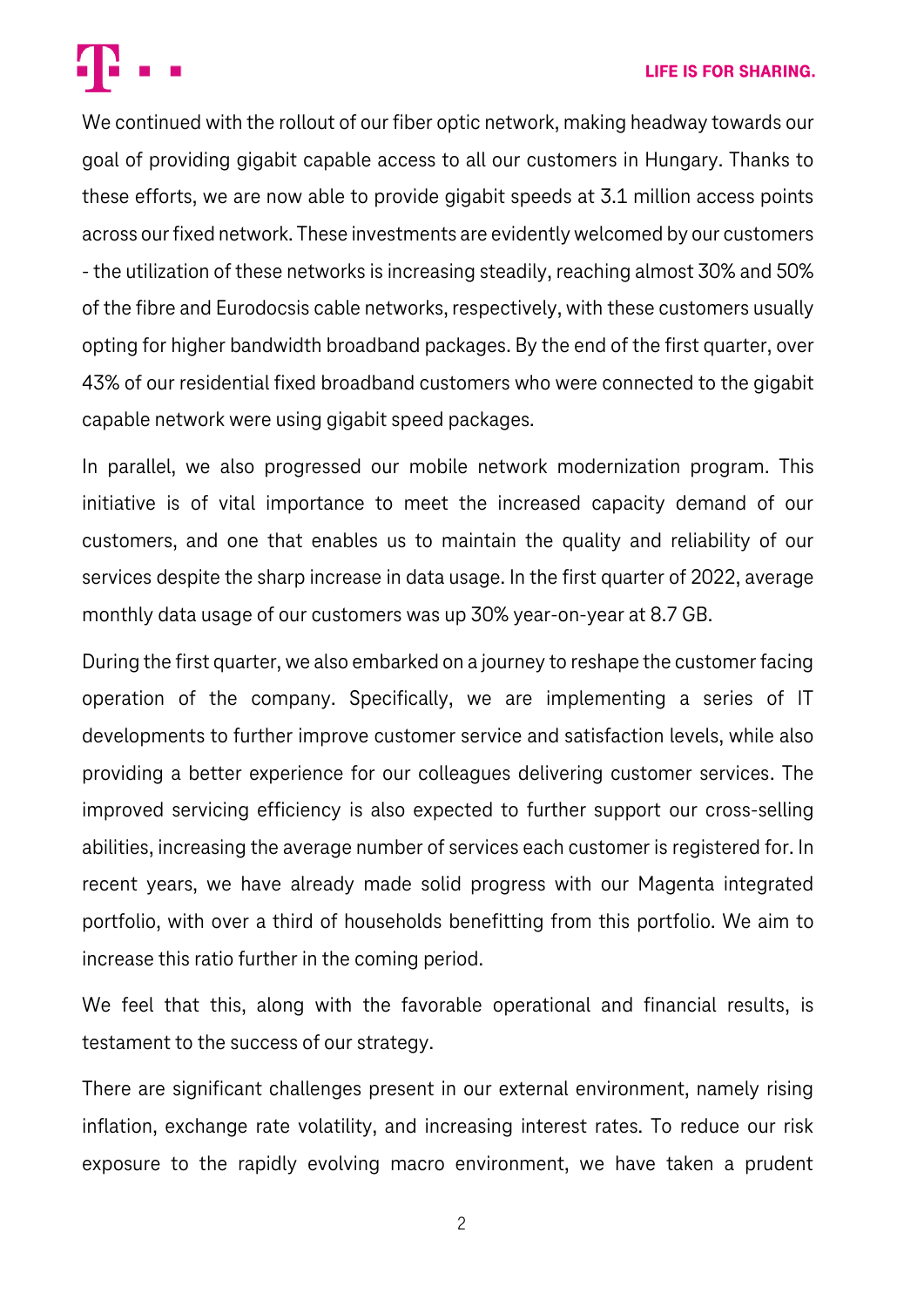

approach to spending and continued to hedge FX exposures throughout the first quarter. Furthermore, given rising energy costs, where possible we have fixed energy prices. Our intention for the medium term is to transition towards greener energy resources.

Looking at the key operational drivers of our performance in more detail, let me outline key developments in the Hungarian mobile market, as summarized on **slide 4**.

Throughout the quarter, the total number of SIM cards continued to grow, thanks to an increase in machine-to-machine SIMs and further expansion of the postpaid subscriber base. In parallel, the number of mobile data users continued to rise and average monthly usage was up 30% year-on-year. Voice usage declined versus the prior year period when social distancing measures remained in place which led to a hike in voice usage. Given the high penetration of the semi or full-flat mobile plans, this only had a limited impact on ARPU which continued its positive trajectory thanks to the strong rise in data usage.

Favorable trends also continued in Hungary's fixed market, as shown on **slide 5**. During the first quarter we continued to grow our fixed line household base thanks to our rigorous customer-focused servicing approach and improved reach of the gigabit network. Erosion of the fixed voice customer base was low, while expansion of both the fixed broadband and TV customer bases continued throughout the quarter. Many new subscribers opted for a multi-play package, thus growing the double- and triple-play subscriber base further.

Significant growth in broadband ARPU is driven by strong demand for our high bandwidth broadband packages, amplified by the absence of the mandatory monthly allowance for students and teachers in Hungary introduced during the pandemic.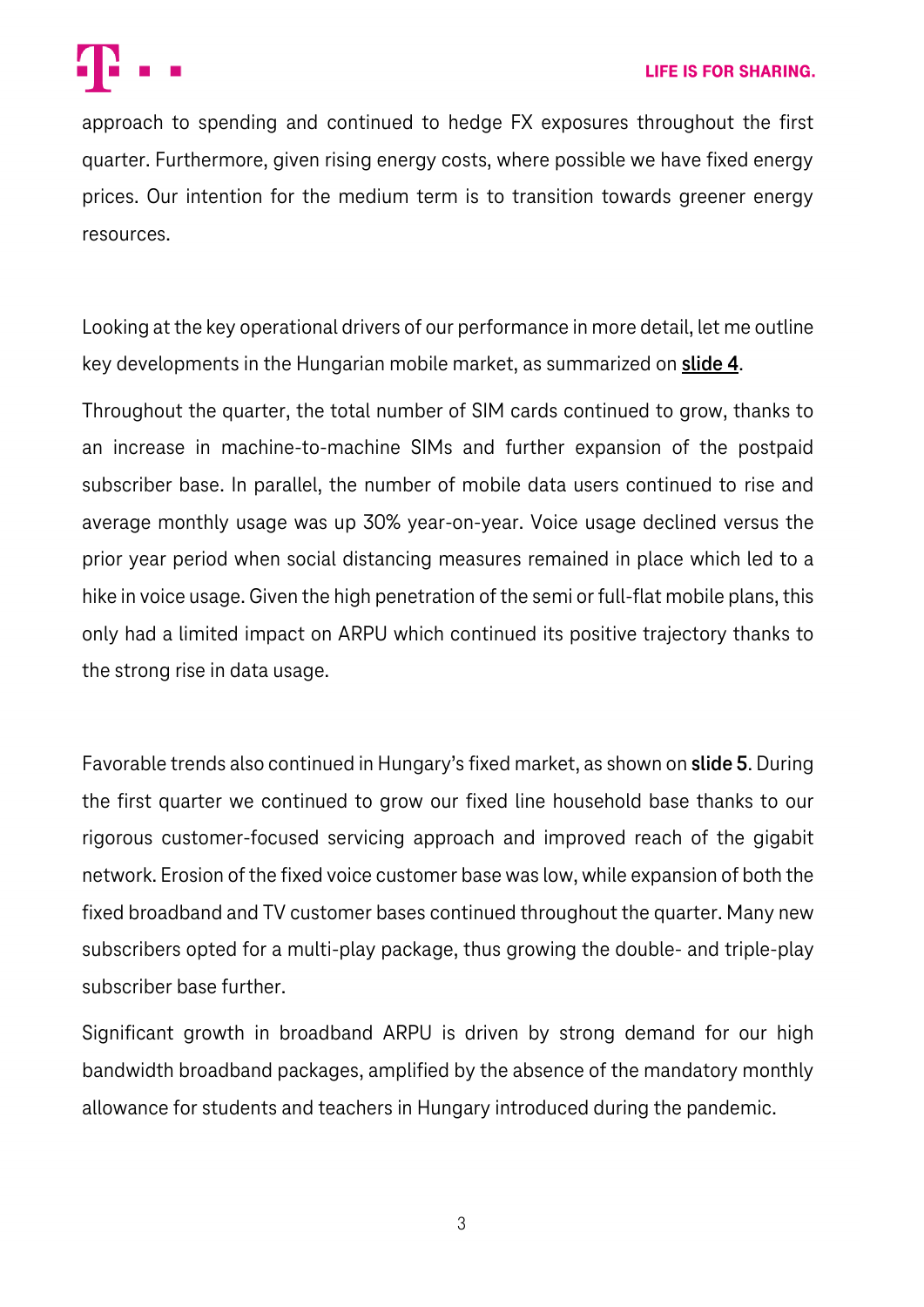

TV ARPU continued to grow, by almost 2% year-on-year, reflecting the success of our more-for-more pricing strategy.

Regarding voice usage… With the easing of pandemic-related restrictions, temporary increases in voice usage have reversed. While the ratio of flat package subscriptions among residential customers is high - and therefore has only mild implications for our financial performance - a reduction in corporate usage has unfavorably impacted voice ARPU levels.

With that, I'd like to hand over to Darja to take us through the financials results.

## *Darja Dodonova*

Thank you, Tibor. Good afternoon, everyone.

Looking at Magyar Telekom's first quarter financial performance in more detail, let me start with a summary of key revenue trends, as shown on **slide 6.**

As Tibor mentioned, the main driver of revenue growth was the sharp rise in mobile data revenues, fueled by the aforementioned increasing data usage and expanding customer bases in both countries of operation. This, together with stronger SMS revenues in Hungary, offset the decline in mobile voice retail revenues, resulting in an overall rise in mobile service contribution.

Meanwhile, higher fixed service revenues were driven by increases in broadband and TV revenues, compensating for lower voice revenues. This increase was further amplified by the aforementioned absence of the mandatory monthly fee allowance for students and teachers in Hungary.

Higher equipment sales were primarily attributable to higher average handset prices, reflecting general price increases as well as greater demand for higher priced smartphones.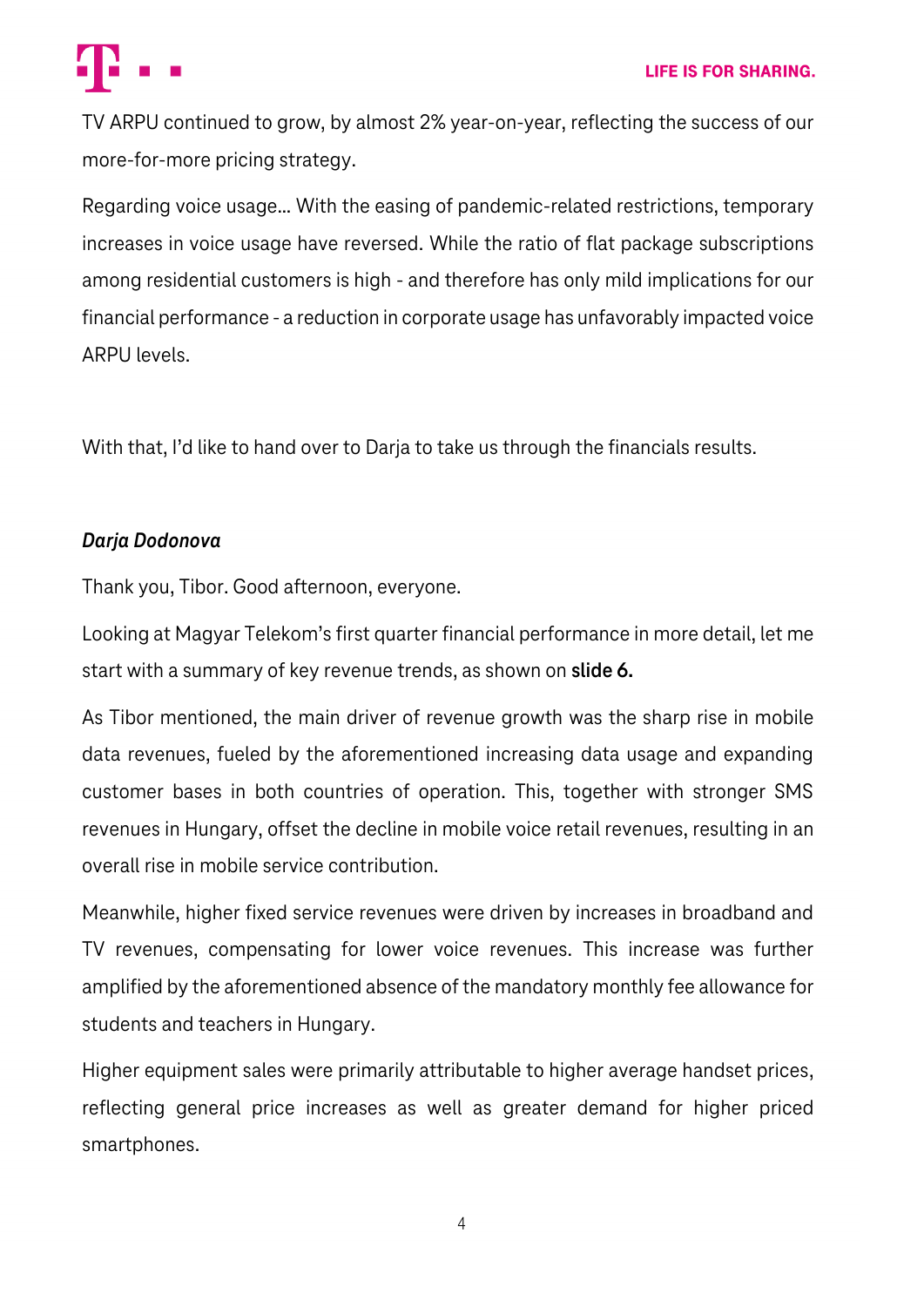

A moderate decline in SI/IT revenues in the first quarter reflects the absence of revenues formerly generated by the disposed Pan-Inform subsidiary, as well as lower revenues from the Hungarian public segment.

Turning to **slide 7** and our profitability. We are pleased to report sustained improvement in gross profit and further savings in indirect costs. Specifically, lower employee-related expenses in Hungary arising from a year-on-year difference in the timing of bonus provisions. While the impact of wage increases was fully offset by a reduction in headcount. At the same time, we successfully kept our other operating costs under control, thanks to continuous optimization of processes, prudent spending, and pre-fixed energy prices we secured last year for the majority of our annual energy consumption in Hungary. In North Macedonia, unfortunately, we do not have such agreements in place, which has led to some increases in the related cost items.

Last but not least, the significant rise in reported figures reflects a one-off gain booked in relation to the disposal of an IT subsidiary at the beginning of the year which has contributed 3.3 billion forint to the increase in EBITDA after leases.

**Slide 8** shows the year-on-year changes in net income. As illustrated by the chart, net income increased considerably year-on-year, reflecting significant growth in EBITDA, which was marginally impacted by increases in D&A, the net financial result, and income tax.

Higher D&A was driven by the shortened useful life - and accelerated depreciation associated with RAN modernization in North Macedonia. However, this was largely offset by lower depreciation expenses at the Hungarian operation thanks to the retirement of the copper network in some areas of Hungary in 2021.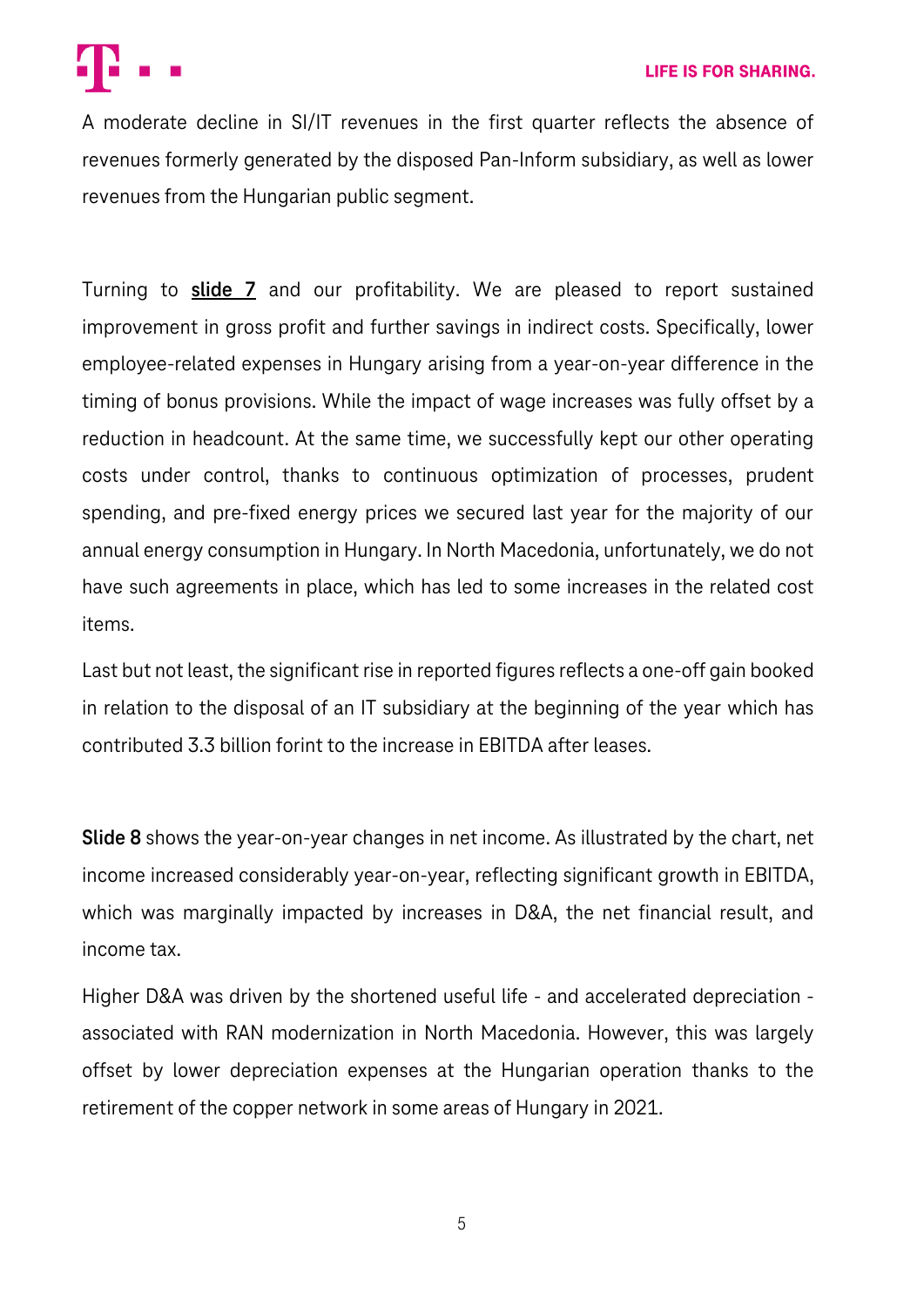

The less favourable net financial result was mainly due to lower gains on measuring derivatives at fair value, which outweighed the decline in interest expenses stemming from lower debt levels and the more favourable average interest rates on our existing debts.

Finally, income tax rose proportionately to Magyar Telekom's profit before tax.

Before we turn to the next slide, let me reflect on our recently introduced KPI, adjusted net income, which amounted to 15.6 billion forint in the first quarter of 2022. Adjustments versus reported net income were mostly related to non-realized gains on measuring derivatives at fair value, stemming from the continued rise in the Hungarian yield curve.

Turning to **Slide 9,** we have further detail on the Group's capital expenditure and information about the rollout of our gigabit capable fixed network.

In the first quarter of 2022, capital expenditure after leases, without spectrum licenses, increased by 14.7% year-on-year to 23 billion forints. Investments at the Hungarian operation remained broadly stable compared with a year earlier, with reduced expenditure on fixed network upgrades and IT investments, and a higher portion related to the RAN modernization and fiber roll-out initiatives. As a result, by the end of the first quarter, we had completed the modernization of around one third of our base stations, allowing us to meet increased capacity and quality needs. Meanwhile, with the advancement of the fiber roll-out, we increased our gigabit reach to over 70% of our network.

At the same time, Capex in North Macedonia increased by 2.5 billion forint year-onyear, driven by the rapid progress made on RAN modernization, as well as different timing of TV content activation versus last year.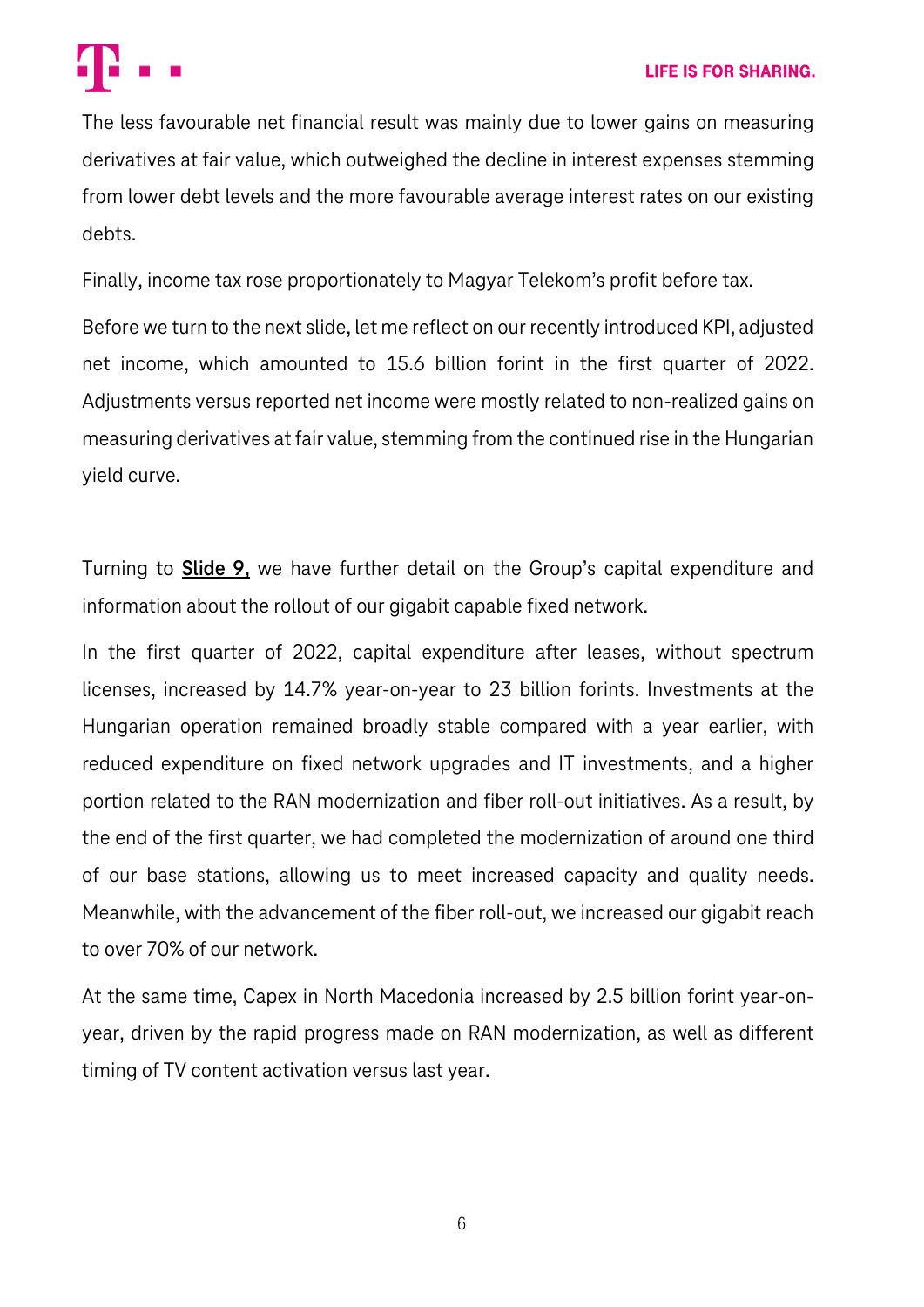#### **LIFE IS FOR SHARING.**



**Slide 10** sets out the Group's free cashflow developments in the first quarter of 2022 against the same period in 2021. The improvement in free cashflow is largely attributable to strong commercial momentum in both Hungary and North Macedonia, generating approximately 8 billion forint gross profit uplift. Furthermore, the disposal of Pan-Inform contributed a further 5.5 billion forint. With Capex moderately up yearon-year, the somewhat lower Capex-related payments were driven by different timing of the related outpayments. The decline in interest payments reflects the Group's lower debt level, including the absence of a high interest loan which expired a year ago, and temporary lower bank charges.

Finally, let me briefly touch on how we are delivering against our full year financial targets, as shown on **Slide 11.**

In the first quarter, we made strong progress towards achieving our 2022 targets, thanks to continued commercial momentum, coupled with one-off items such as the absence of certain fixed broadband revenues in the base and gains and cash-inflow recorded on the disposal of Pan-Inform.

Looking ahead, while expansion of our customer base in key service lines is expected to give further impetus for the remaining quarters, we have decided to adopt a prudent approach and keep our public targets for 2022 unchanged. This is due to the increased level of uncertainty and deteriorating outlook for our wider economic environment.

That concludes our presentation, I will now hand back to Dia.

### *Dia Várkonyi*

Thank you very much Darja.

We are now happy to take any questions you may have. Please use the "raise hand" function, following which your microphone will be enabled and you can unmute yourself to ask a question.